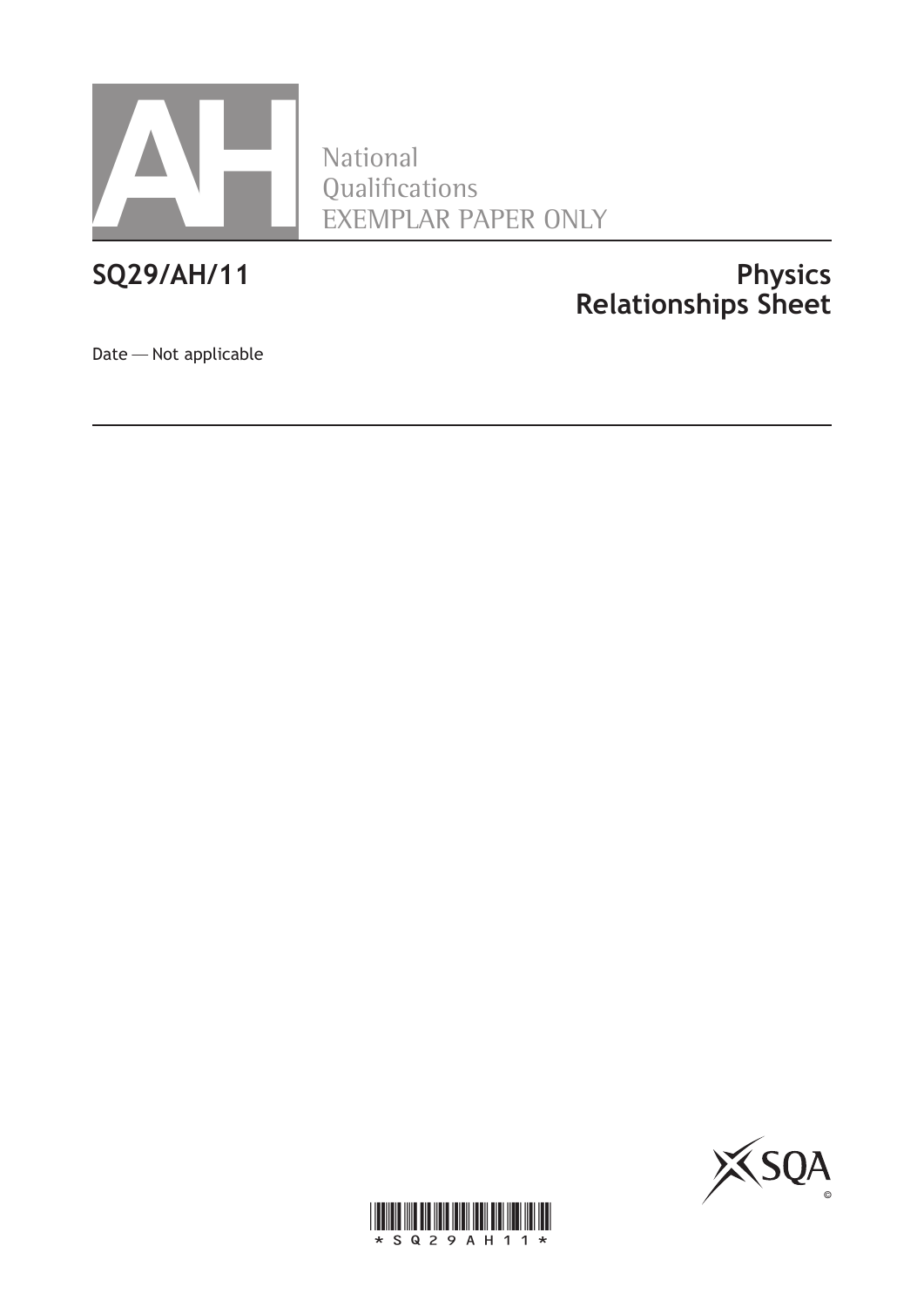# **Relationships required for Physics Advanced Higher**

$$
v = \frac{ds}{dt}
$$
  
\n
$$
L = I\omega
$$
  
\n
$$
a = \frac{dv}{dt} = \frac{d^2s}{dt^2}
$$
  
\n
$$
v = u + at
$$
  
\n
$$
s = ut + \frac{1}{2}at^2
$$
  
\n
$$
v^2 = u^2 + 2as
$$
  
\n
$$
\omega = \frac{d\theta}{dt}
$$
  
\n
$$
\alpha = \frac{d\omega}{dt} = \frac{d^2\theta}{dt^2}
$$
  
\n
$$
\omega = \omega_o + \alpha t
$$
  
\n
$$
\omega = \omega_o + \alpha t
$$
  
\n
$$
\omega = \omega_o + \alpha t
$$
  
\n
$$
\omega = \omega_o + \alpha t
$$
  
\n
$$
\omega = \omega_o + \omega t
$$
  
\n
$$
\omega = \omega_o + \omega t
$$
  
\n
$$
\omega = \omega_o + \omega t
$$
  
\n
$$
\omega = \omega_o + \omega t
$$
  
\n
$$
\omega = \omega_o + \omega t
$$
  
\n
$$
\omega = \omega_o + \omega t
$$
  
\n
$$
\omega = \omega_o + \omega t
$$
  
\n
$$
\omega = \omega_o + \omega t
$$
  
\n
$$
\omega = \omega_o + \omega t
$$
  
\n
$$
\omega = \omega_o + \omega t
$$
  
\n
$$
\omega = \omega_o + \omega t
$$
  
\n
$$
\omega = \omega_o + \omega t
$$
  
\n
$$
\omega = \omega_o + \omega t
$$
  
\n
$$
\omega = \omega_o + \omega t
$$
  
\n
$$
\omega = 2GM
$$
  
\n
$$
\omega = \omega_o + \omega t
$$
  
\n
$$
\omega = \omega_o + \omega t
$$
  
\n
$$
\omega = \omega_o + \omega t
$$
  
\n
$$
\omega = \omega_o + \omega t
$$
  
\n
$$
\omega = \omega_o + \omega t
$$
  
\n
$$
\omega = \omega_o + \omega t
$$
  
\n
$$
\omega = \omega_o + \omega t
$$
  
\n
$$
\omega = \omega_o + \omega t
$$
  
\n
$$
\omega =
$$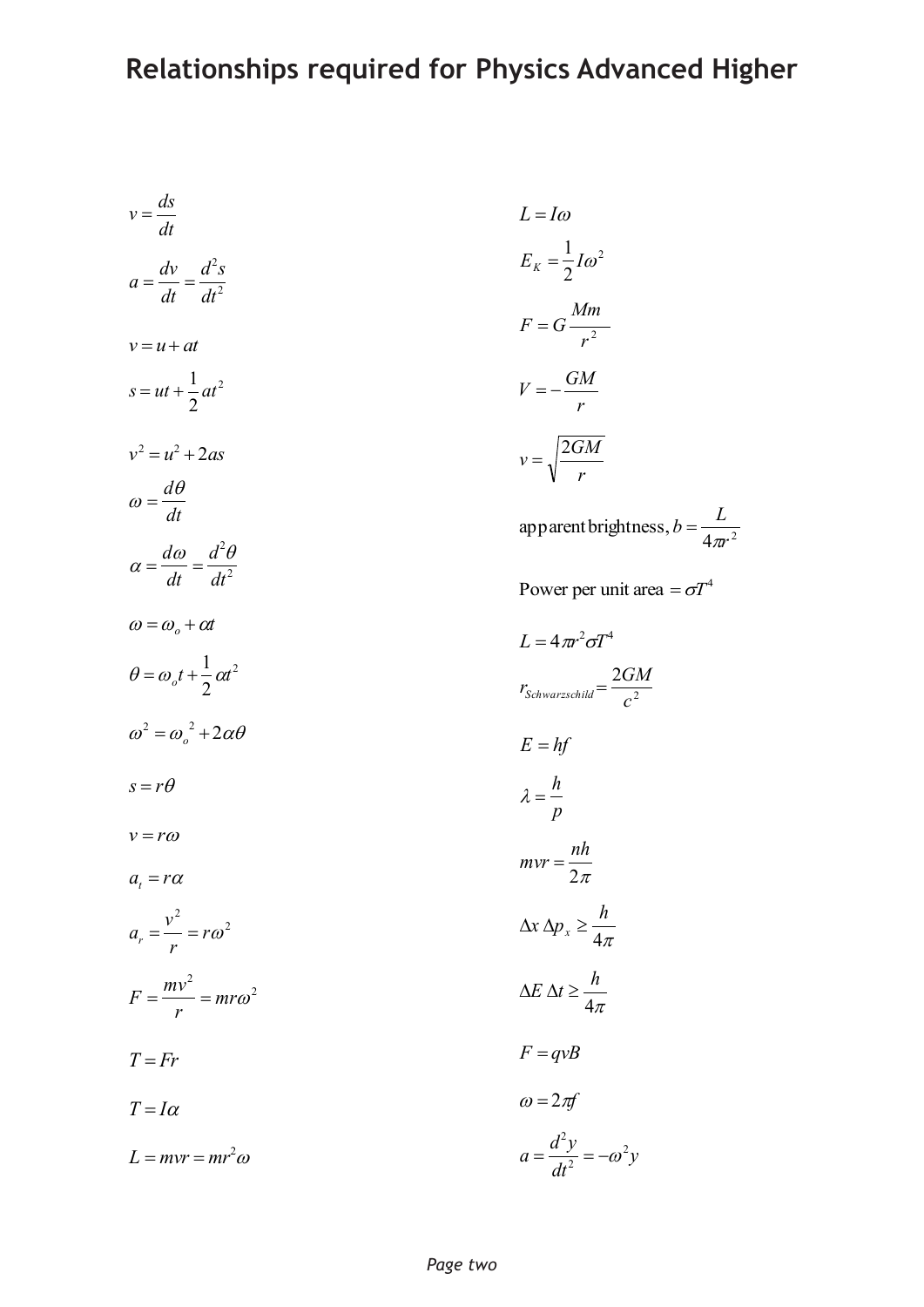$$
y = A \cos \omega t \quad \text{or} \quad y = A \sin \omega t \qquad c = \frac{1}{\sqrt{\varepsilon_o \mu_o}}
$$
  
\n
$$
v = \pm \omega \sqrt{(A^2 - y^2)}
$$
  
\n
$$
E_K = \frac{1}{2} m \omega^2 (A^2 - y^2)
$$
  
\n
$$
E_P = \frac{1}{2} m \omega^2 y^2
$$
  
\n
$$
y = A \sin 2\pi (f t - \frac{x}{\lambda})
$$
  
\n
$$
\phi = \frac{2\pi x}{\lambda}
$$
  
\n
$$
E = -L \frac{dI}{dt}
$$
  
\n
$$
E = \frac{1}{2} L I^2
$$
  
\noptical path difference =  $m\lambda$  or  $\left(m + \frac{1}{2}\right)\lambda$   
\n
$$
V = \frac{V}{\lambda}
$$

$$
X_C = \frac{1}{2\pi fC}
$$
  
\n
$$
\mathcal{E} = -L\frac{dI}{dt}
$$
  
\n
$$
E = \frac{1}{2}LI^2
$$
  
\n
$$
X_L = \frac{V}{I}
$$
  
\n
$$
X_L = 2\pi fL
$$
  
\n
$$
\frac{\Delta W}{W} = \sqrt{\left(\frac{\Delta X}{X}\right)^2 + \left(\frac{\Delta Y}{Y}\right)^2 + \left(\frac{\Delta Z}{Z}\right)^2}
$$
  
\n
$$
\Delta W = \sqrt{\Delta X^2 + \Delta Y^2 + \Delta Z^2}
$$

$$
\Delta x = \frac{\lambda l}{2d}
$$
  
\n
$$
d = \frac{\lambda}{4n}
$$
  
\n
$$
\Delta x = \frac{\lambda D}{d}
$$
  
\n
$$
n = \tan i_p
$$
  
\n
$$
F = \frac{Q_1 Q_2}{4 \pi \varepsilon_o r^2}
$$
  
\n
$$
E = \frac{Q}{4 \pi \varepsilon_o r^2}
$$
  
\n
$$
V = \frac{Q}{4 \pi \varepsilon_o r}
$$
  
\n
$$
F = QE
$$
  
\n
$$
V = Ed
$$
  
\n
$$
F = IlB \sin \theta
$$

where  $m = 0, 1, 2...$ 

$$
B=\frac{\mu_o I}{2\pi r}
$$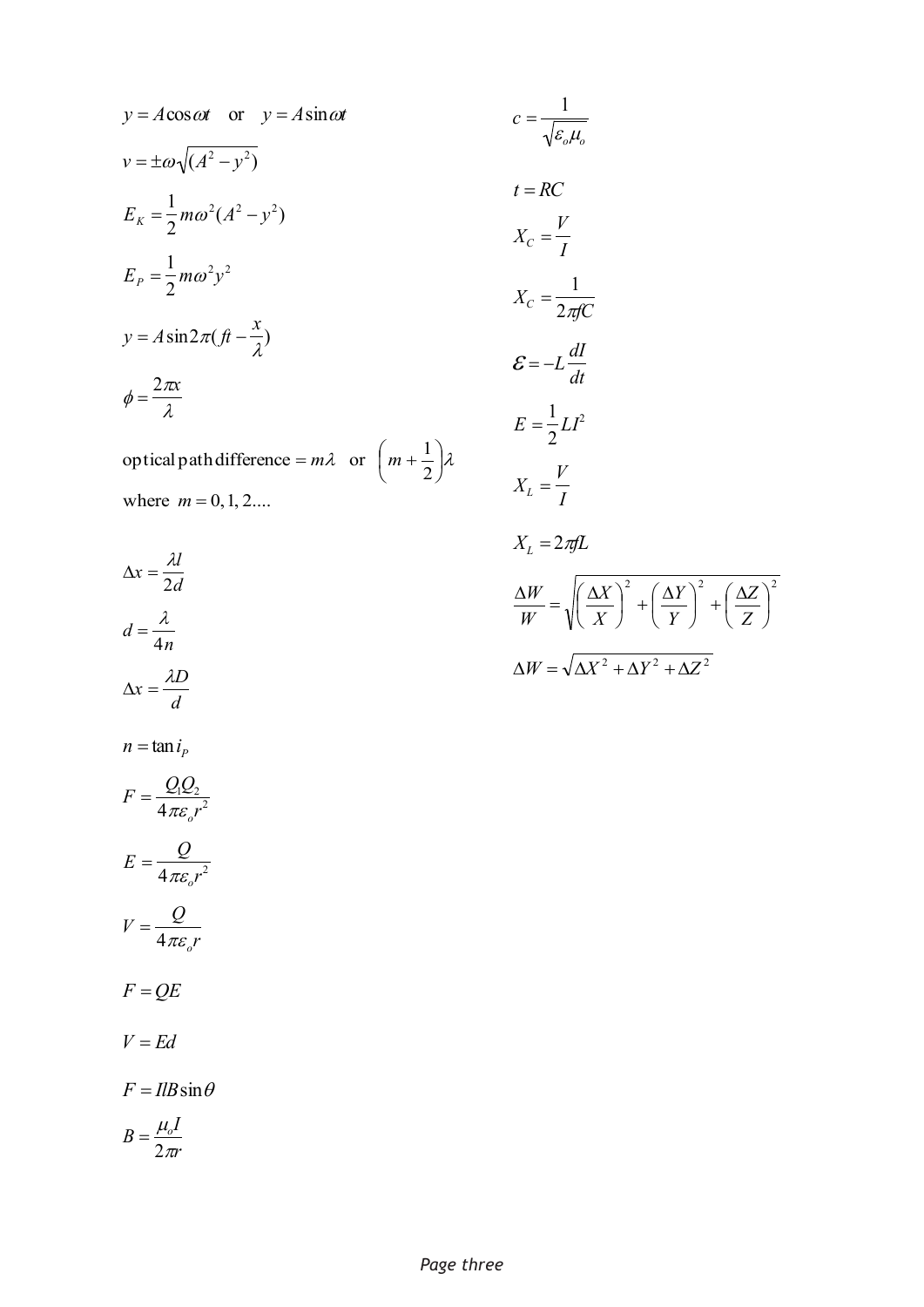$$
d = \overline{v}t \qquad \qquad E_W = QV \qquad \qquad V_{peak} = \sqrt{2}V_{rms}
$$

$$
S = \overline{v}t \qquad \qquad E = mc^2
$$

- $v = u + at$   $E = hf$  $Q = It$
- $s = ut + \frac{1}{2}$  $\overline{c}$ *at*  $E_K = hf - hf_0$  $V = IR$  $P = IV = I^2 R = \frac{V^2}{R}$
- $v^2 = u^2 + 2as$  $E_2 - E_1 = hf$ *R*  $s = \frac{1}{2}$  $\frac{1}{2}(u+v)t$  $T = \frac{1}{2}$ *f*  $R_T = R_1 + R_2 + ...$  $\mathbf{1}$
- $W = mg$  $v = f\lambda$  $R<sub>j</sub>$  $=\frac{1}{2}$ *R*  $+\frac{1}{2}$ *R*  $+$  ....
- $F = ma$  $d\sin\theta = m\lambda$  $E = V + Ir$  $E_w = Fd$  $n = \frac{\sin \theta_1}{\theta_2}$  $\sin \theta_2$  $V_1 = \frac{R_1}{R_2}$  $R_1 + R_2$  $\left(\frac{R_1}{R_1+R_2}\right) V_S$  $E_p = mgh$  $\sin \theta_1$  $\sin \theta_2$  $=\frac{\lambda_1}{\lambda_2}$  $\lambda_{2}$  $=\frac{v_1}{v_2}$ *v V V*  $=\frac{R_1}{R_1}$  $R<sub>2</sub>$  $E_K = \frac{1}{2}$ *mv*  $\sin \theta_c = \frac{1}{n}$  $C = \frac{Q}{U}$ *V*  $P = \frac{E}{A}$ *t*  $I = \frac{k}{l}$  $d^2$  $E = \frac{1}{2}$  $\overline{\mathbf{c}}$  $QV = \frac{1}{2}$  $\overline{\mathbf{c}}$  $CV^2 = \frac{1}{2}$  $\overline{c}$  $Q^2$ *C*  $p = mv$  $I = \frac{P}{I}$ *A*

path difference  $= m\lambda$  or  $\mid m + \lambda$  $\mathbf{1}$  $\overline{c}$  $\left(m + \frac{1}{2}\right)\lambda$  where *m* = 0, 1, 2... random uncertainty  $=\frac{\text{max. value - min. value}}{1-\frac{\text{min}}{2}}$ number of values

 $I_{peak} = \sqrt{2}I_{rms}$ 

 $r^2$  $F = G \frac{Mm}{r}$  $t' = \frac{t}{\sqrt{t}}$  $v_1 - (v_c)^2$  $l' = l \sqrt{1 - (\frac{V}{c})^2}$  $f_o = f_s \left( \frac{v}{v} \right)$  $v \pm v_s$  $($  $\left(\frac{1}{2}\right)$ ·  $\int$  $z = \frac{\lambda_{observed} - \lambda_{rest}}{2}$  $\lambda_{rest}$  $z = \frac{v}{x}$ *c*  $v = H_0 d$ 

 $Ft = mv - mu$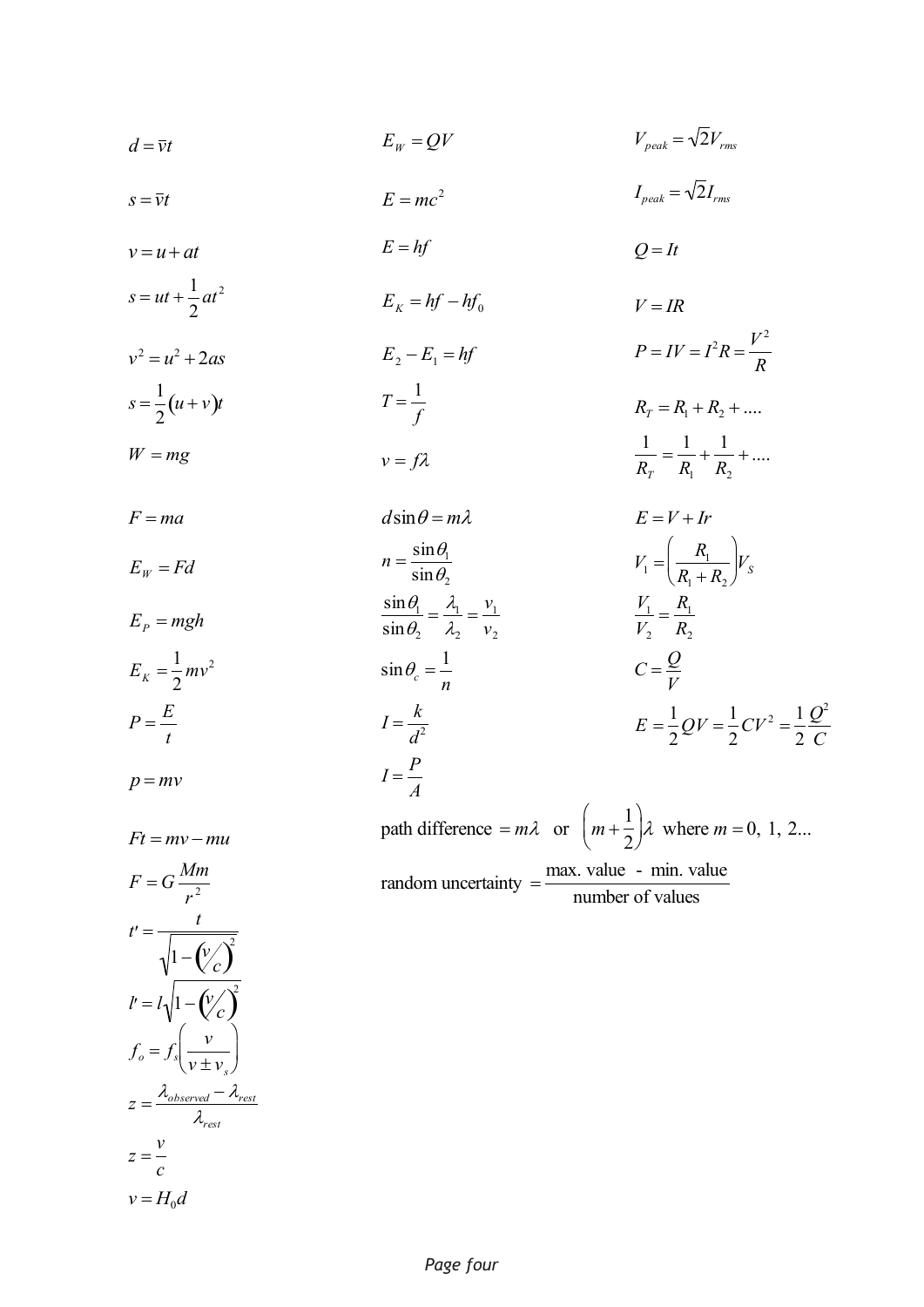# **Additional Relationships**

*circumference* = 2π*r*

 $area = \pi r^2$ 

#### **Sphere**

 $area = 4\pi r^2$ 

*volume* =  $\frac{4}{3} \pi r^3$ 3

### **Trigonometry**

 $\sin \theta = \frac{opposite}{\sqrt{opposite}}$ *hypotenuse*

 $\cos \theta = \frac{adjacent}{i}$ *hypotenuse*

 $\tan \theta = \frac{opposite}{\theta}$ *adjacent*

 $\sin^2 \theta + \cos^2 \theta = 1$ 

#### **Moment of inertia**

point mass  $I = mr^2$ 

rod about centre  $I = \frac{1}{12}ml^2$ 12

rod about end  $I = \frac{1}{3}ml^2$ 3

disc about centre  $I = \frac{1}{2}mr^2$ 2

sphere about centre  $I = \frac{2}{5} mr^2$ 5

#### **Circle Table of standard derivatives**

| f(x)      | f'(x)        |
|-----------|--------------|
| $\sin ax$ | $a \cos ax$  |
| $\cos ax$ | $-$ a sin ax |

#### **Table of standard integrals**

| f(x)      | $\int f(x)dx$                    |
|-----------|----------------------------------|
| $\sin ax$ | $-cosax+C$<br>$\boldsymbol{a}$   |
| $\cos ax$ | $-\sin ax + C$<br>$\overline{a}$ |